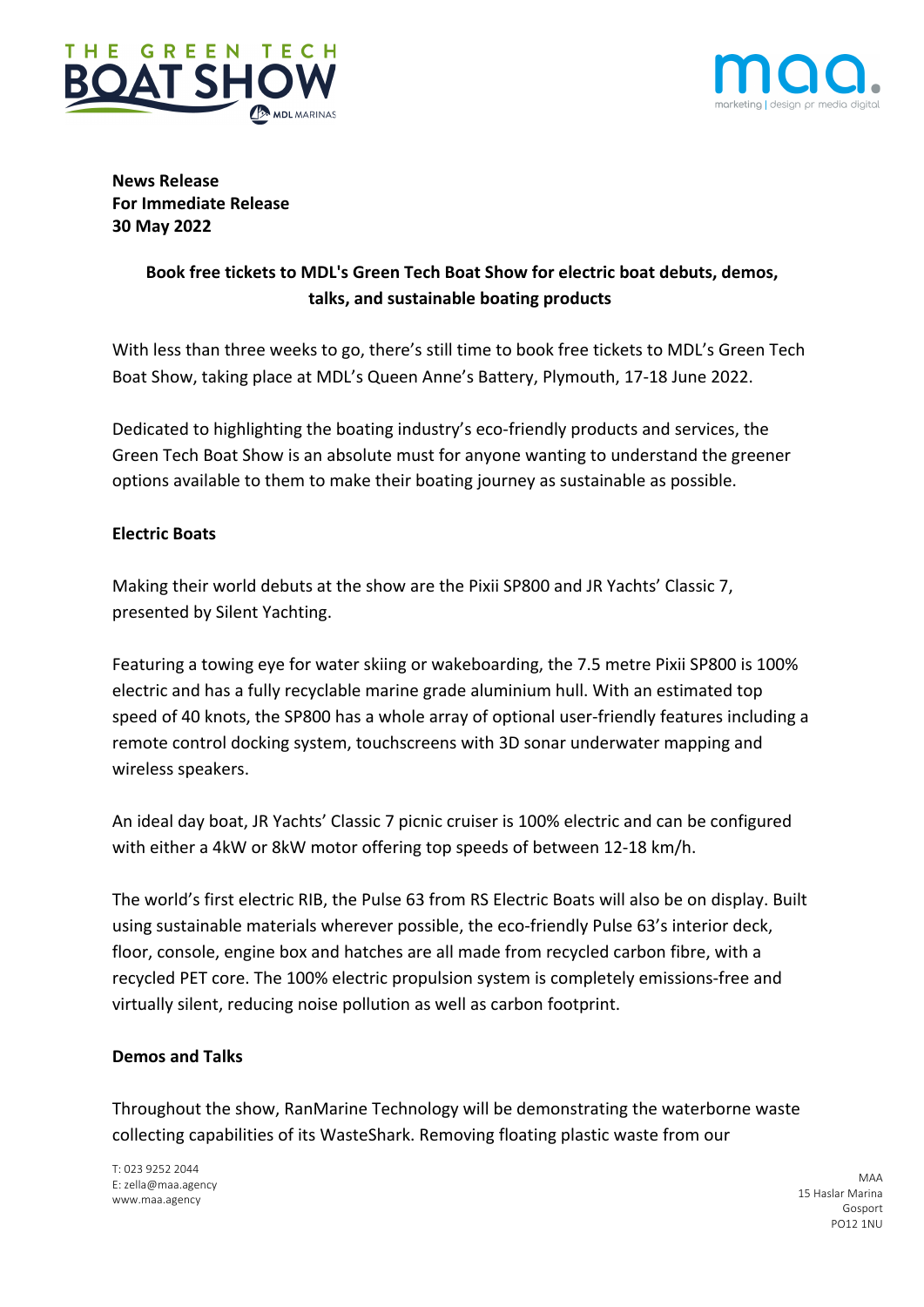



waterways, this unique autonomous surface vessel (USV) is modelled on the filter-feeding whale shark, the planet's biggest fish.

Showcasing how the old can be converted to the new, Conrad Humphries will be welcoming visitors onboard Bounty's End, his replica of the 23-foot wooden launch used by Captain Bligh for his epic 4000-mile voyage of survival following the infamous mutiny. In 2018, Conrad installed an 8kW Lynch regenerative electric motor onboard which recharges while under sail. Conrad will be speaking about making the switch to green power, enabling Bounty's End to take young people out on the water with no pollution and no noise.

During this innovative two-day green marine show and tell, a series of informative talks will take place in the Innovation Hub, sponsored by the University of Plymouth. The line-up of speakers includes the INdIGO project (Innovative Fishing Gear for Ocean), explaining how we can reduce marine plastic pollution through the development of biodegradable fishing equipment.

Also presenting will be LIFE Recreation ReMEDIES. A four-year marine conservation partnership project, the team will discuss the importance of safeguarding our seabed habitats for a clean and healthy ocean.

Joining these fantastic projects, Optima Electric Boats, ARC Marine, Finsulate Antifouling and Vita Yachts will also take to the stage to explain the sustainability benefits of their products, enabling people to enjoy time out on the water and the benefits that brings but in a more environmentally friendly way.

## **Awards**

New to the show this year is MDL's Green Innovator Award. The award aims to shine a light on products and services, from both start-ups and established companies, which are truly pioneering in sustainable innovation and design.

The 2022 Green Innovator Award will be presented to the winner on Friday 17 June at 15.15 in the Innovation Hub.

"We're looking forward to welcoming people to the Green Tech Boat Show and for them to have the opportunity to really engage with the exhibitors to learn more about the sustainable options currently available to sailors and motorboaters," says Tim Mayer, MDL's sales and marketing director.

T: 023 9252 2044 E: zella@maa.agency www.maa.agency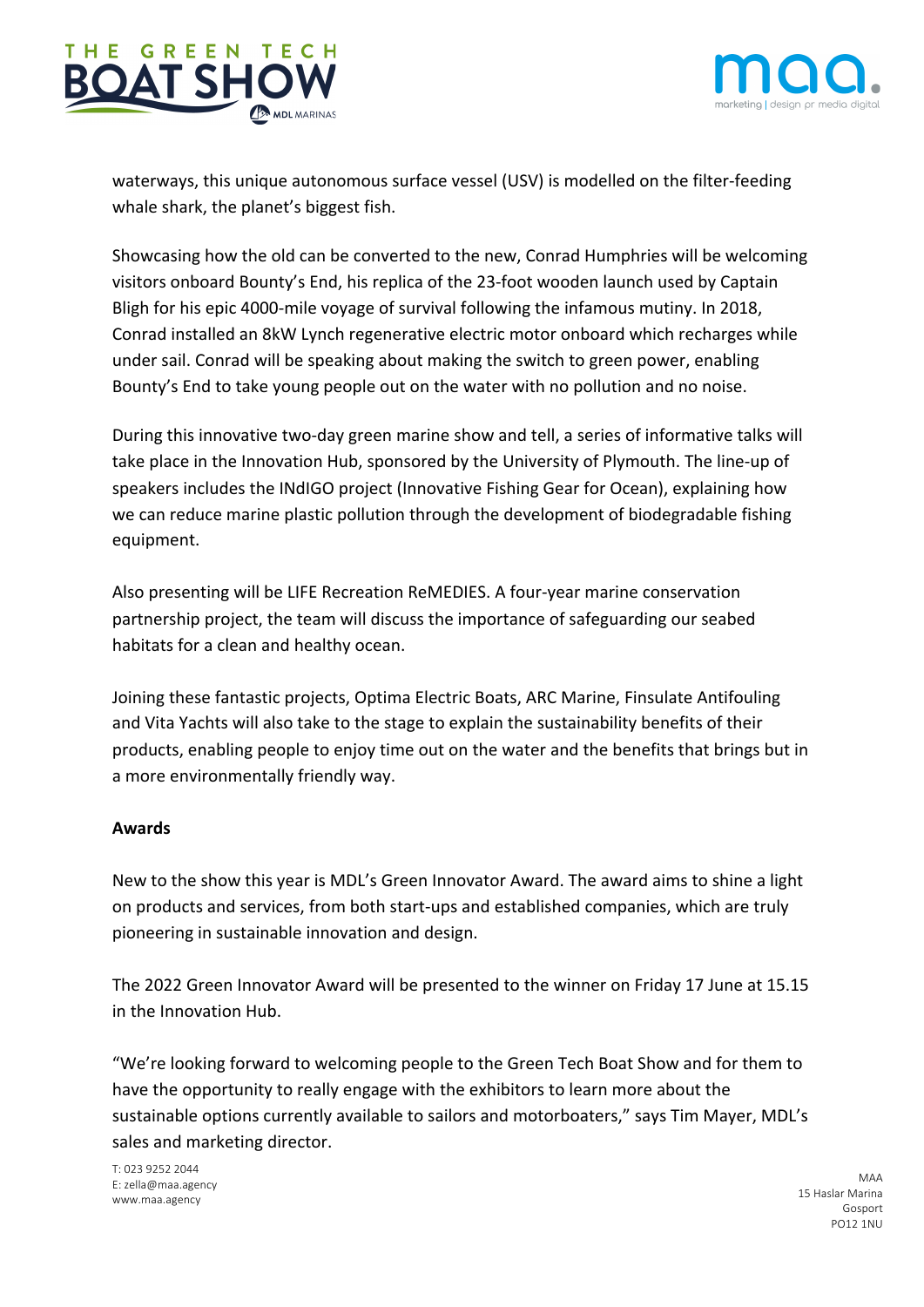



"Both days are full of product demonstrations and talks encompassing the whole of the green technology ecosystem – from environmental issue to innovative solution. Each exhibitor is at the show because its product, service or practice contributes to making boating more sustainable so the marine environment can be enjoyed for generations to come."

The show is open from 9.30am - 5pm each day. Refreshments and food will be available throughout the day from the Waypoint Bar and Bistro on site at Queen Anne's Battery marina.

Exhibitors showcasing their eco-friendly products and sustainable services at MDL's Green Tech Boat Show include: Aegina-Pure, Aqua superPower, ARC Marine, The Bounty Project, Ecomotus, ePropulsion, European Space Agency (ESA), Finsulate UK, The Green Blue, Lynch Electric Motors, Marine Energy Systems, Maritime UK South West, Mastervolt, Openarc Marine, Optima Electric Boats, Pixii Electric Boats, RanMarine Technology, Remigo Electric Outboards, RNLI, RS Electric Boats, Sail Electric, Silent Yachting, University of Plymouth, VETUS, Vita Yachts, Vulcan Industries Limited, WingTek Limited and ZPN Energy.

Visitor attendance to the show is free. Tickets can be booked via the Green Tech Boat Show page at www.mdlmarinas.co.uk/gtbs

For more information on MDL's boat shows visit: https://www.mdlmarinas.co.uk/boatshows/

## **Ends**

## **Notes for editors:**

#### **MDL Marinas Group Ltd**

- MDL Marinas Group is the UK's leading marina and water-based leisure provider and one of Europe's largest marina groups, offering members over 160 destinations to cruise to in the UK, France and Spain. Currently MDL Marinas manages 18 UK marinas and one in Spain.
- MDL Holidays is part of the MDL Marinas Group, offering waterside holidays in luxury lodge and holiday park accommodation.
- New to the MDL Marinas Group, MDL Fitness is a range of green gyms where the fitness equipment converts human kinetic energy into electricity.
- MDL Marinas Group is proud to be landlords to over 500 marine businesses, with over 260 staff delivering the unique MDL experience to all berth holders, visitors and commercial partners.
- The company also advises on worldwide marina developments.

T: 023 9252 2044 E: zella@maa.agency www.maa.agency